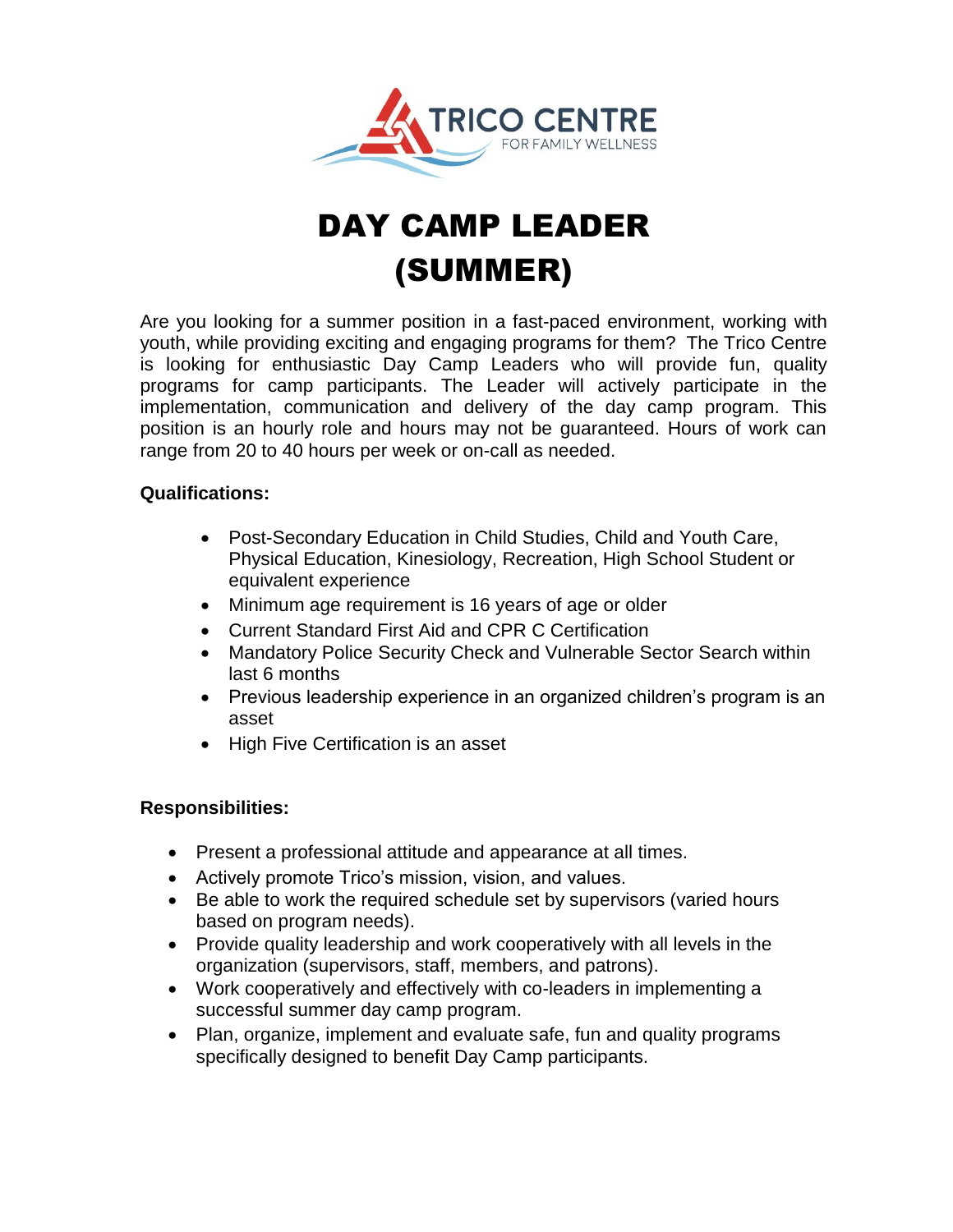- Facilitate and actively participate in a wide variety of well-balanced program activities such as: creative crafts, science activities, music, drama, sports, group games, gym/outdoor activities, swimming, skating and field trips.
- Provide regular feedback to supervisors regarding program operations and participants.
- Attend weekly meetings as scheduled.
- Be aware of children's ages, stages of development, and guidance strategies when working with individuals or groups (as outlined in the staff manual and under the guidance of the Inclusion Facilitator).
- Demonstrate good judgment, dependability, flexibility and effectiveness when delivering programs and supporting participants.
- Know safety and health regulations and adheres to the standards set forth in the summer orientation and by Trico Centre.
- Enforce rules, follow safe work practices and procedures, and liaise with Guest Services, Duty Managers, Operations/Custodial, and other groups as needed.
- Provide First Aid assistance when required.
- Understand and execute emergency procedures as required.
- Maintain clean facilities, ensures proper care/maintenance and use of equipment.

## **Required Skills/Experience:**

- Energetic, enthusiastic, and enjoys working with children
- Self-starter with an ability to adapt and remain flexible
- Superior organizational, program planning, and implementation skills
- Positive attitude and strengths-based approach
- Excellent interpersonal communication skills
- Ability to lead others in their development
- Thrives in a busy work environment
- Able to present in front of a group

## **Work Schedule:**

Scheduled hours of work are based on participant registration numbers. Work schedules may vary from 20-40 hours per week. A flexible schedule is necessary as on-call hours may be required Monday to Friday.